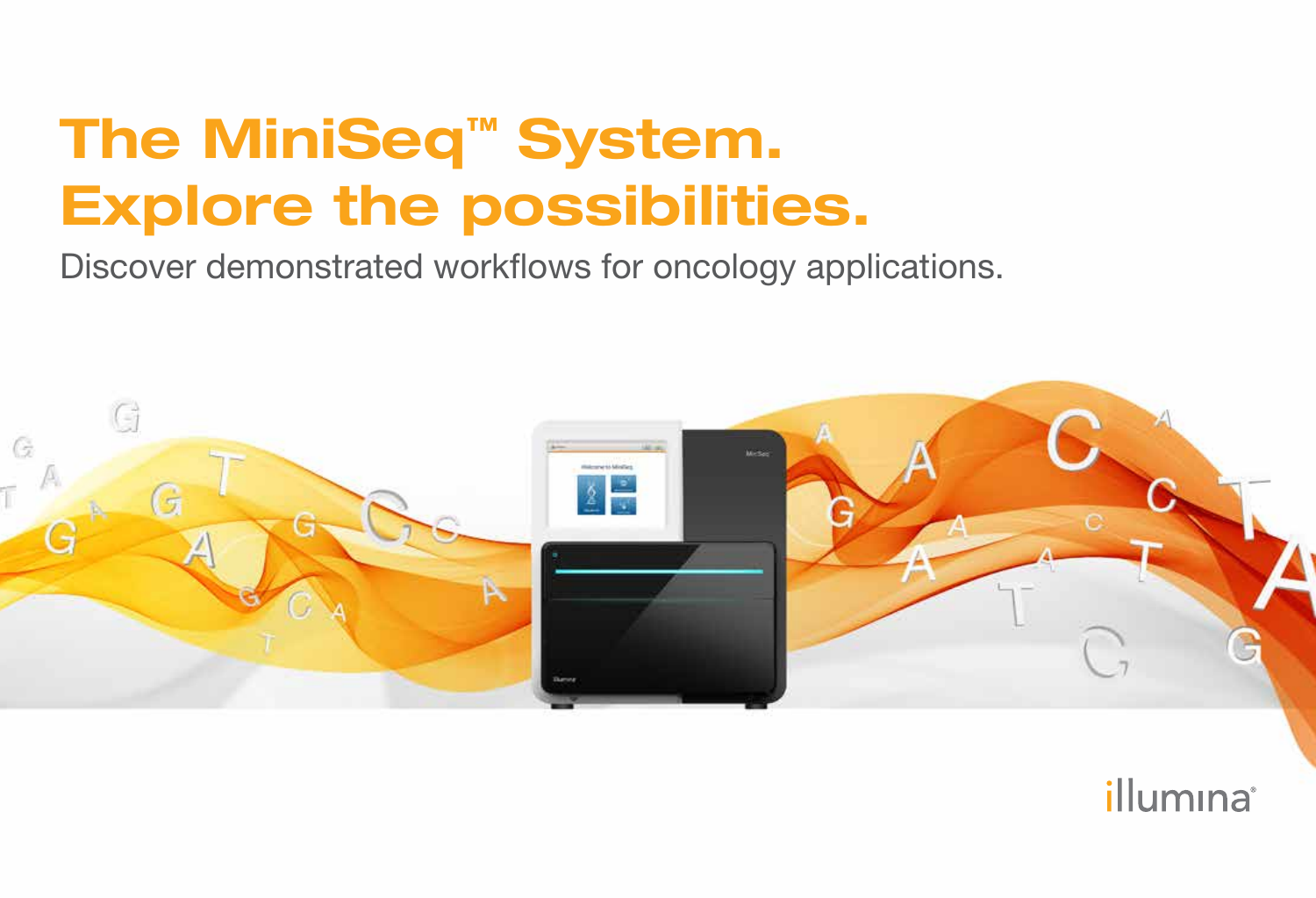### Let your work flow with Illumina NGS.

The MiniSeq System delivers powerful and cost-effective methods for molecular profiling in a highly accurate benchtop solution. Its convenient and streamlined library-to-results workflow enables rapid sequencing of both DNA and RNA for analysis of a single gene or entire pathways in 1 run. Supported by a full suite of Illumina library preparation solutions, the MiniSeq System features an intuitive, touch-screen user interface, integrated data analysis, and a small footprint. Every aspect is designed for easy, everyday use. Finally, next-generation sequencing (NGS) that fits your budget, your bench, and your research needs.

NGS has transformed the field of cancer research. In the past, iterative tests with technologies that examined only 1 gene at a time exhausted available tissue samples and delayed the analysis of mutations and somatic variants. Now with NGS, researchers can assess multiple genes in a single test, with predefined panels of expert-selected content or custom-tailored panels. NGS is an efficient method for gaining powerful and reliable insights into a range of genes in a single, streamlined workflow. Explore the many demonstrated workflows for oncology applications.



For Research Use Only. Not for use in diagnostic procedures.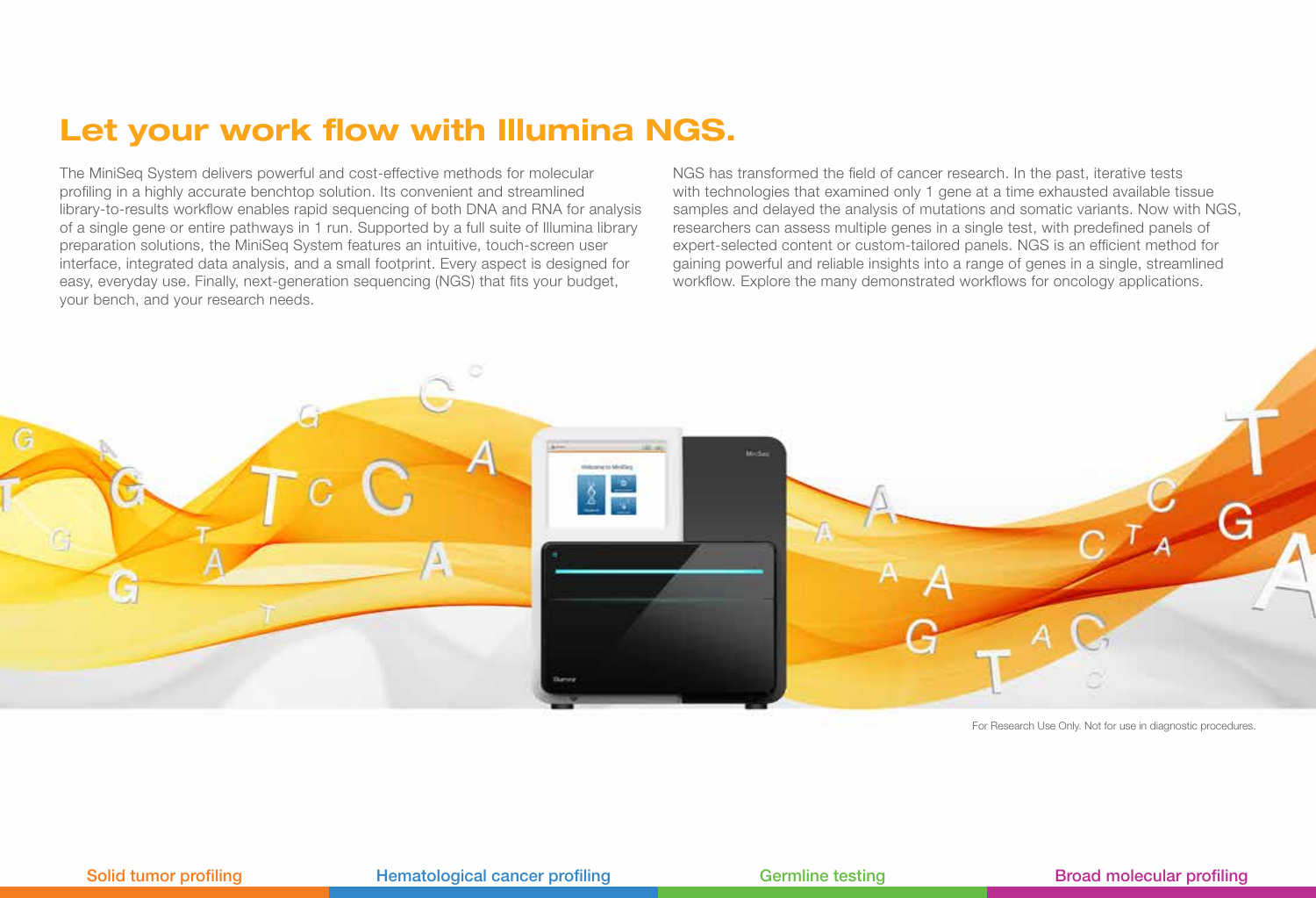# TruSight® Tumor 15

#### Research common somatic variants in solid tumor samples.

The TruSight Tumor 15 workflow provides a comprehensive assessment of 15 genes that are commonly mutated in solid tumors. It accurately analyzes low-frequency variants from 20 ng of starting DNA and is optimized for formalin-fixed, paraffin-embedded (FFPE) tumor tissue. Featuring a rapid workflow that can be easily integrated into lab procedures, it offers a single assay for accurate, economical, and rapid analysis of solid tumors.

#### Genes included

AKT1, BRAF, EGFR, ERBB2, FOXL2, GNA11, GNAQ, KIT, KRAS, MET, NRAS, PDGFRA, PIK3CA, RET, TP53

- Discover a complete workflow with detailed QC steps and simple, predefined variant report.
- Experience rapid turnaround—3.5 hours of handson time; DNA to data in approximately 36 hours.
- Utilize somatic variants selected from relevant industry guidelines, key opinion leaders, and pharmaceutical researchers.
- Achieve accurate somatic variant analysis of 5% allele frequency with as little as 20 ng DNA from FFPE tissue samples.

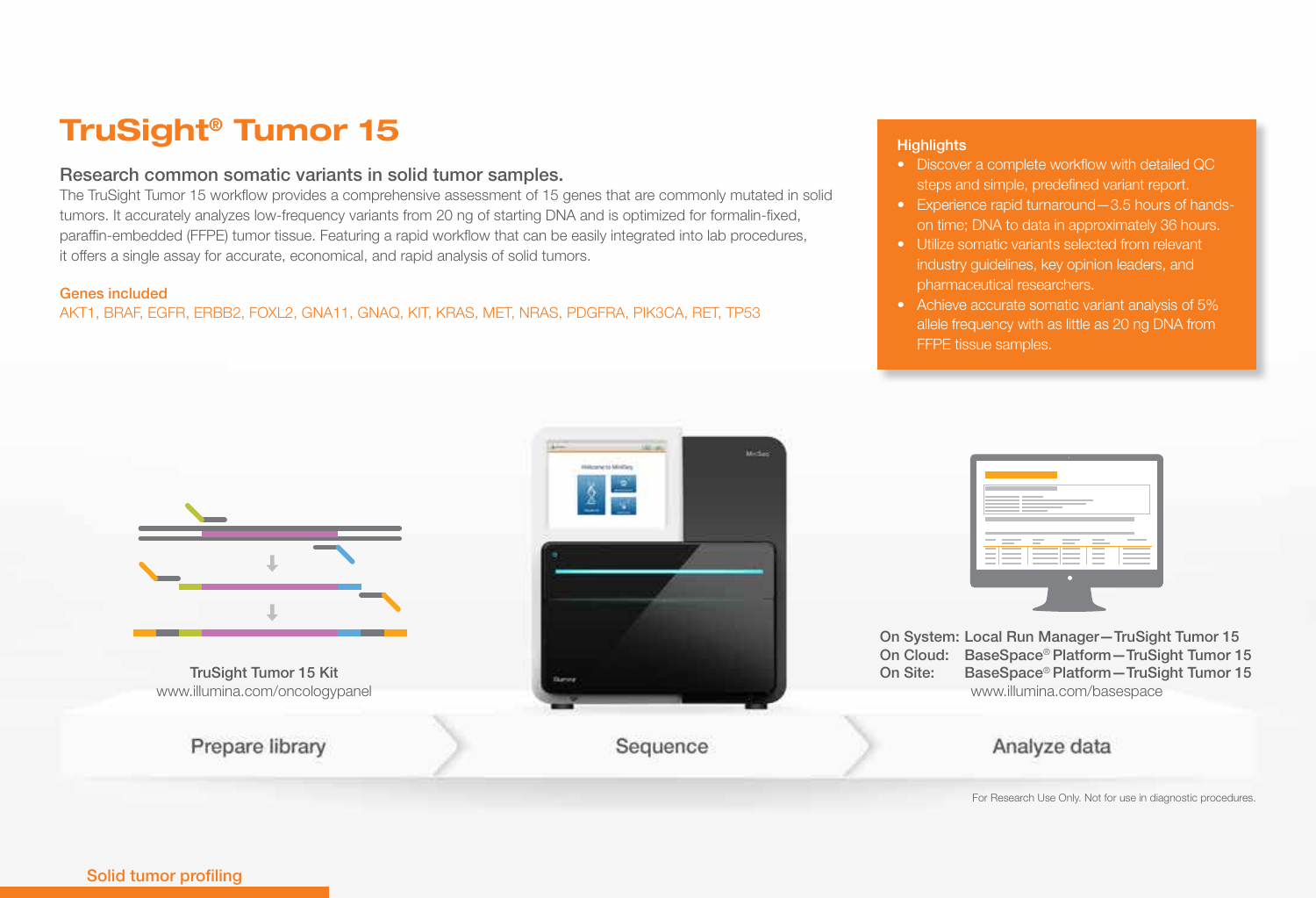# TruSeq® Custom Amplicon Low Input Dual Strand

### Screen FFPE samples for variants in custom gene sets.

The TruSeq Custom Amplicon Low Input Dual Strand workflow is a valuable extension to the TruSeq Custom Amplicon Low Input Kit. The workflow interrogates each complementary strand with a mirror probe design. This can further enhance the ability to filter actual variants from systemic "noise," providing confidence in variant identification. Overcome sequencing artifacts caused by DNA damage such as deamination from FFPE and oxidation, and sequence context challenges, including repeats and base-read errors.

- Experience a completely customizable solution using the DesignStudio™ Tool for your genes and targets of interest.
- Leverage Illumina Concierge for personal design assistance and optimization.
- Achieve accurate variant detection from as little as 20 ng of DNA.
- Sequence up to 1536 amplicons in 2 pool reactions using a simple workflow.
- Rely on a fully supported, optimized workflow solution that includes simple onboard or cloud-based data analysis.

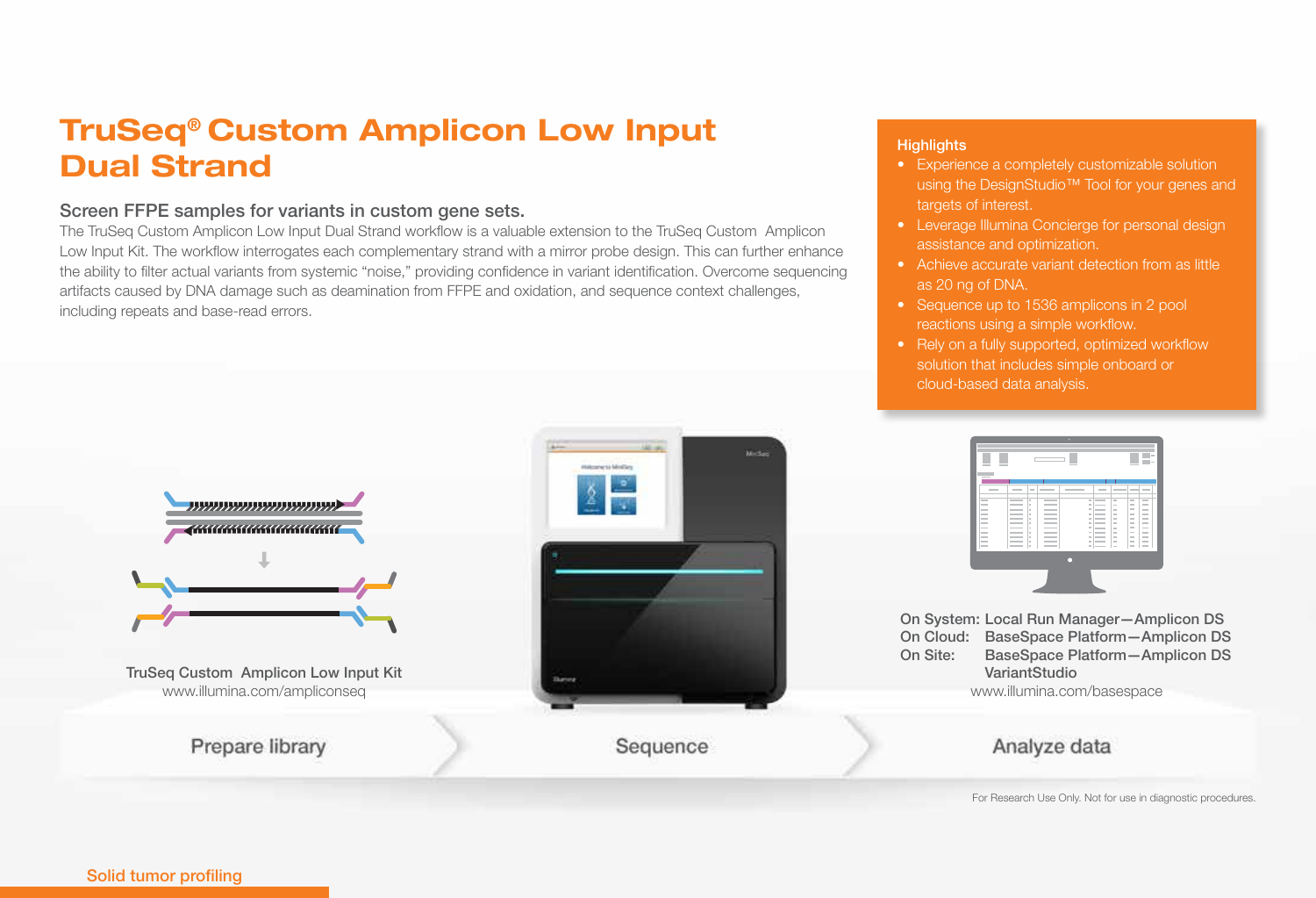## TruSight Myeloid

#### Screen key genes in myeloid malignancies.

The TruSight Myeloid workflow covers 15 full genes (exons only) and key oncogenic hotspots of 39 additional genes, providing a comprehensive assessment of the key genes involved in myeloid malignancies in a single test. The result is an accurate, cost-effective solution for profiling common myeloid neoplasms.

#### Genes included

ABL1, ASXL1, ATRX, BCOR, BCORL1, BRAF, CALR, CBL, CBLB, CBLC, CDKN2A, CEBPA, CSF3R, CUX1, DNMT3A, ETV6/TEL, EZH2, FBXW7, FLT3, GATA1, GATA2, GNAS, HRAS, IDH1, IDH2, IKZF1, JAK2, JAK3, KDM6A, KIT, KRAS, MLL, MPL, MYD88, NOTCH1, NPM1, NRAS, PDGFRA, PHF6, PTEN, PTPN11, RAD21, RUNX1, SETBP1, SF3B1, SMC1A, SMC3, SRSF2, STAG2, TET2, TP53, U2AF1, WT1, ZRSR2

- Leverage expert consortia-selected content targeting 54 genes mutated frequently in myeloid malignancies.
- Benefit from a single workflow that includes library preparation, sequencing, data analysis, and data annotation.
- Assess multiple genes simultaneously with high accuracy and sensitivity—efficiently and cost effectively.

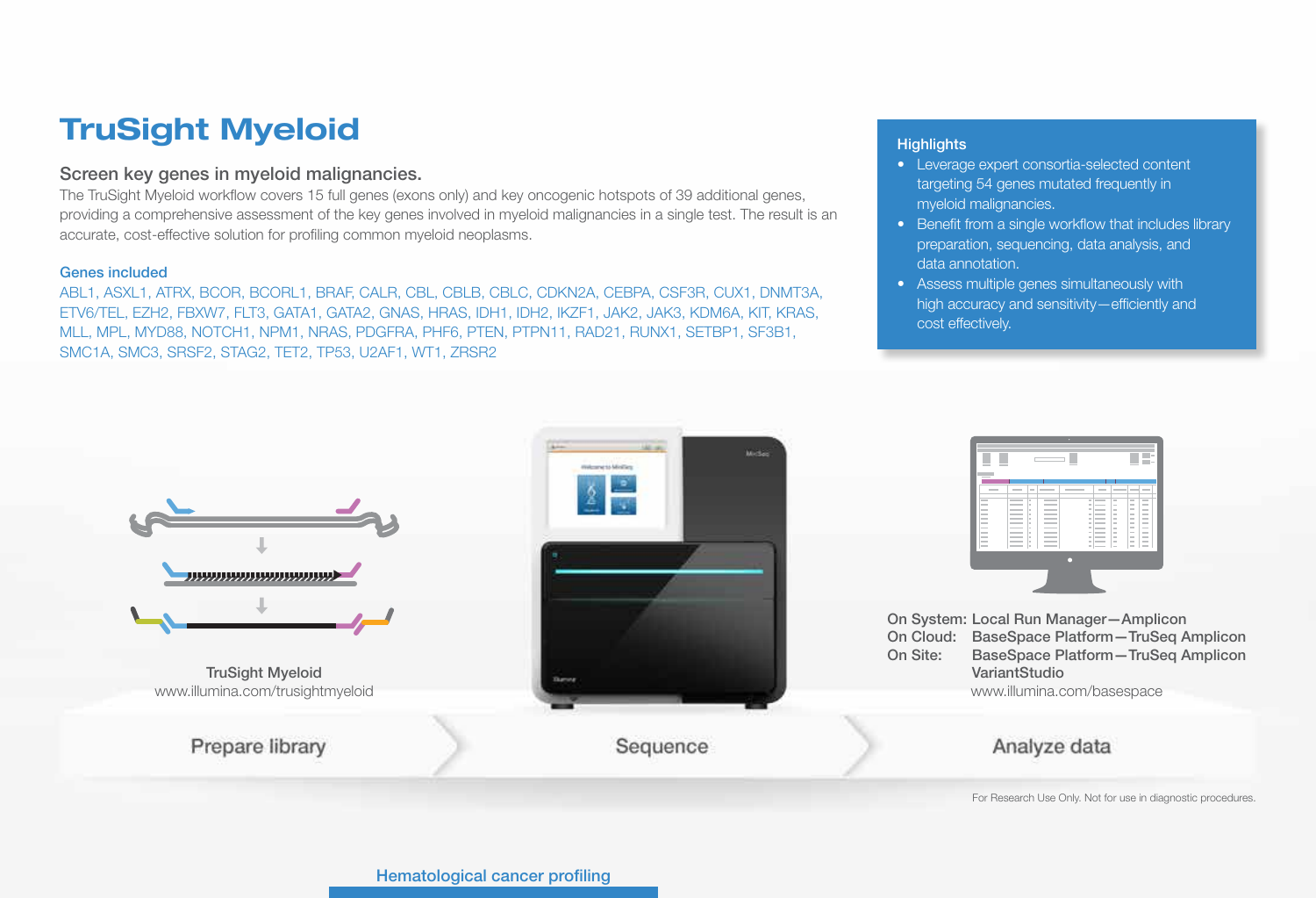### TruSight Cancer

#### Broadly screen for variants linked to cancer.

The TruSight Cancer workflow targets 94 genes associated with both common (eg, breast, colorectal) and rare cancers and 284 single nucleotide polymorphisms (SNPs) found to correlate with cancer through genome-wide association studies (GWAS). Conduct comprehensive evaluation of genes that contain genetic variants linked to a predisposition for cancer.

#### Genes included

AIP, ALK, APC, ATM, BAP1, BLM, BMPR1A, BRCA1, BRCA2, BRIP1, BUB1B, CDC73, CDH1, CDK4, CDKN1C, CDKN2A, CEBPA, CEP57, CHEK2, CYLD, DDB2, DICER1, DIS3L2, EGFR, EPCAM, ERCC2, ERCC3, ERCC4, ERCC5, EXT1, EXT2, EZH2, FANCA, FANCB, FANCC, FANCD2, FANCE, FANCF, FANCG, FANCI, FANCL, FANCM, FH, FLCN, GATA2, GPC3, HNF1A, HRAS, KIT, MAX, MEN1, MET, MLH1, MSH2, MSH6, MUTYH, NBN, NF1, NF2, NSD1, PALB2, PHOX2B, PMS1, PMS2, PRF1, PRKAR1A, PTCH1, PTEN, RAD51C, RAD51D, RB1, RECQL4, RET, RHBDF2, RUNX1, SBDS, SDHAF2, SDHB, SDHC, SDHD, SLX4, SMAD4, SMARCB1, STK11, SUFU, TMEM127, TP53, TSC1, TSC2, VHL, WRN, WT1, XPA, XPC

#### **Highlights**

- Capture genes associated with a predisposition for cancer with content selected by the Institute of Cancer Research, London.
- Preserve precious samples, achieving data quality with as little as 50 ng of DNA.
- Benefit from a fast, simple workflow compatible with TruSight Rapid Capture Kits that enables library prep and enrichment in 1.5 days.



#### Germline testing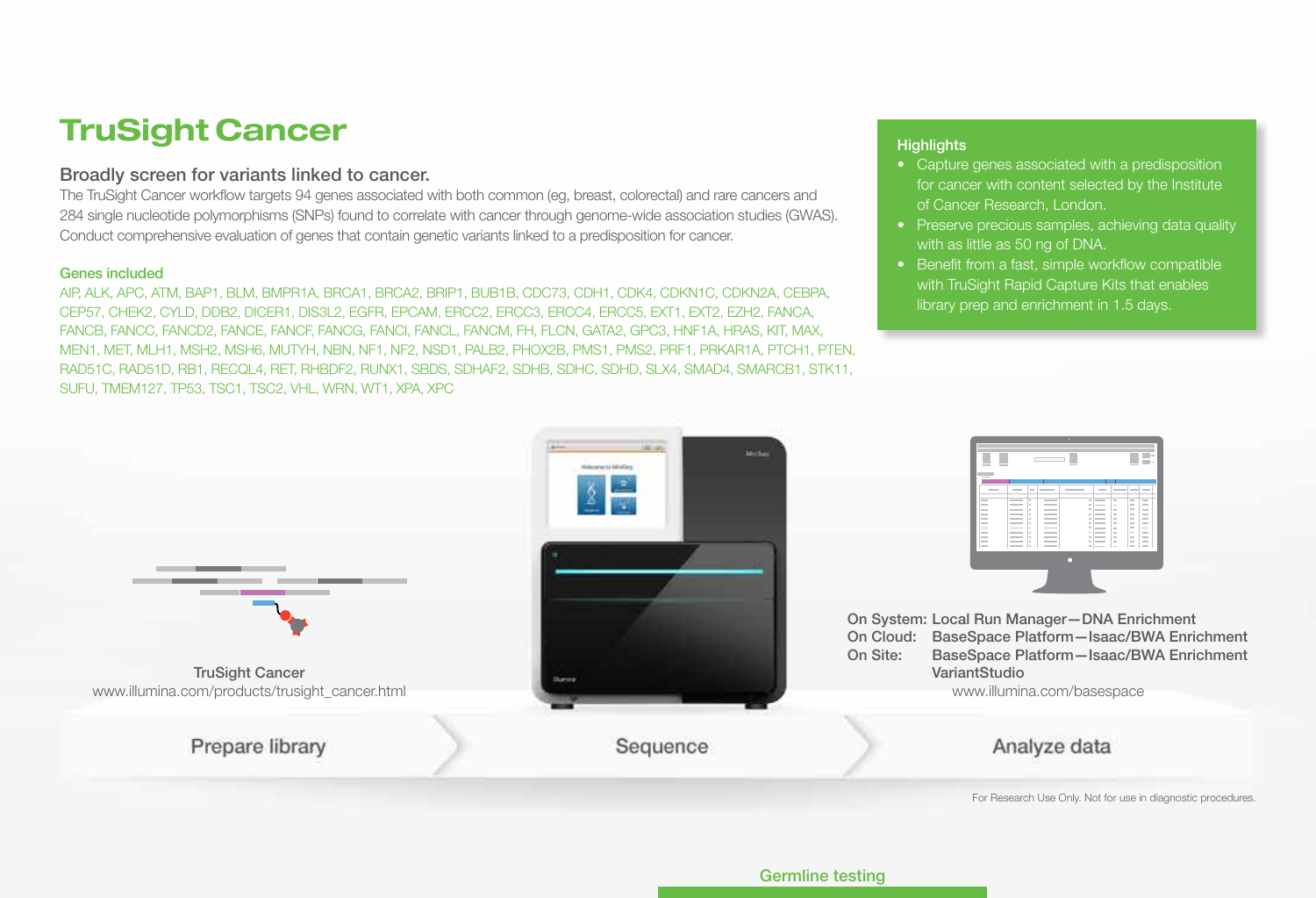# TruSeq Custom Amplicon Low Input

#### Screen for variants in custom gene sets.

The TruSeq Custom Amplicon Low Input workflow is a highly targeted approach offering unparalleled efficiency in discovering, validating, and screening genetic variants, even from limited and challenging samples, such as FFPE. Interrogate your specific areas of interest with deep sequencing for higher coverage and greater resolution for highly accurate results.

- Achieve accurate variant detection from as little as 10 ng of DNA.
- Experience a completely customizable solution using the DesignStudio Tool for your genes and targets of interest.
- Leverage Illumina Concierge for additional design assistance and optimization.
- Sequence up to 1536 amplicons in a single reaction using a simple workflow.
- Rely on a fully supported, optimized workflow solution that includes simple onboard or cloud-based data analysis.

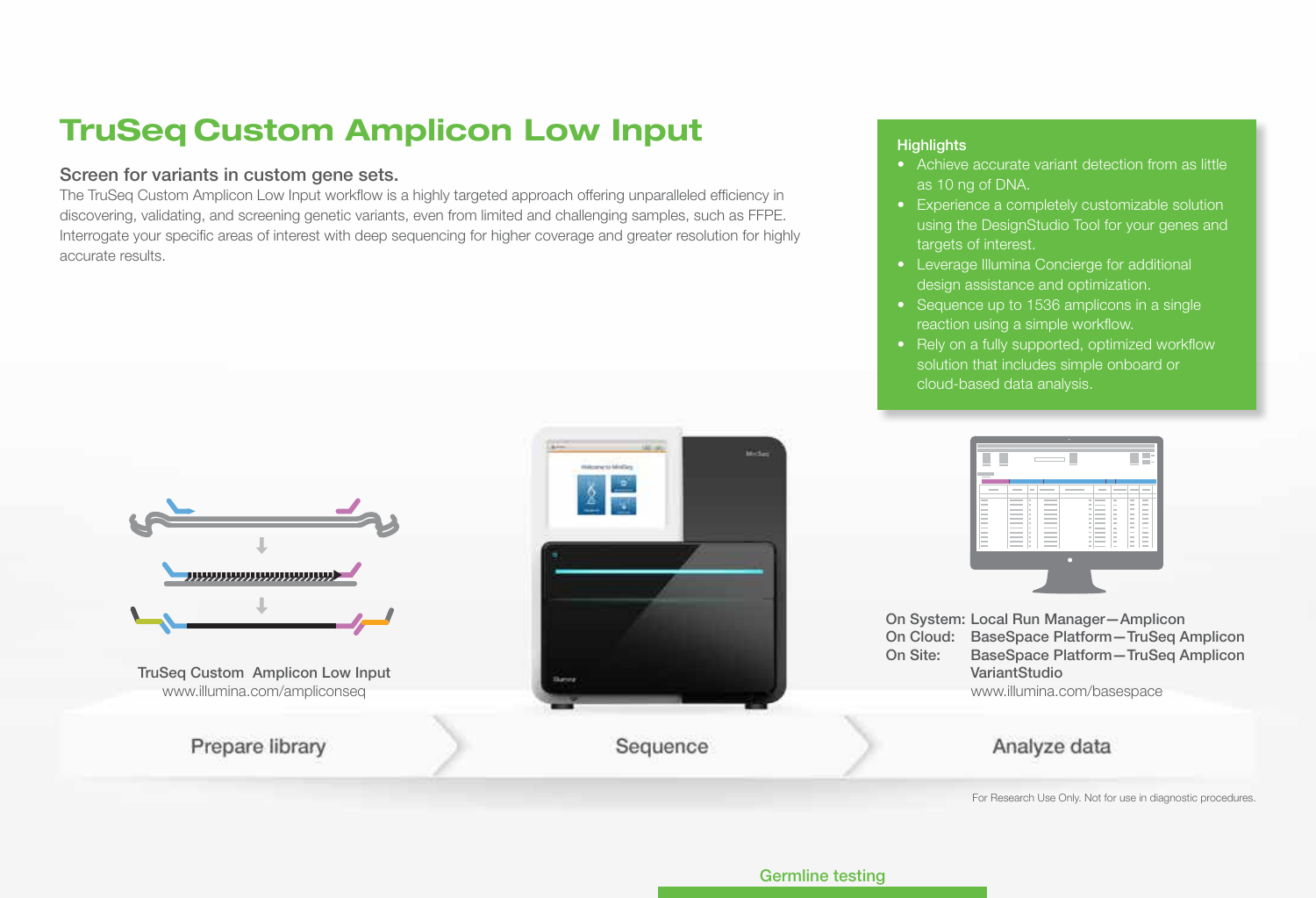# TruSight RNA Pan-Cancer

#### Screen both solid and hematological cancers.

The TruSight RNA Pan-Cancer workflow enables analysis of gene fusions, variants, and gene expression changes in 1385 genes, providing a comprehensive view of the known functionally relevant changes occurring in cancer. It provides a sensitive, reproducible, and economical solution for studies of expression dynamics and functional mechanisms in cancer.

#### Genes included

ABCC3, ABI1, ABL1, ABL2, ABLIM, ACACA, ACE, ACER, ACKR3, ACSBG1, ACSL3, ACSL6, ACVR1B, ACVR1C, ACVR2A, ADD3, ADM, AFF1, AFF3, AFF4, AGR3, AHCYL1, AHI1, AHR, AHRR, AIP, AK2, AK5, AKAP12, AKAP6, AKAP9, AKR1C3, AKT1, AKT2, AKT, ALDH1A1, ALDH2, ALDOC, ALK, AMER1, AMH, ANGPT1, ANKRD28, ANLN, APC, APH1A, APLP2, APOD. For a complete list, visit www.illumina.com/products/trusight-rna-pan-cancer-panel.

#### **Highlights**

- Access gene expression information and fusion discovery with known and novel gene fusion partners.
- Streamline your workflow with an optimized, low-input protocol for a wide range of sample types including FFPE.



#### Broad molecular profiling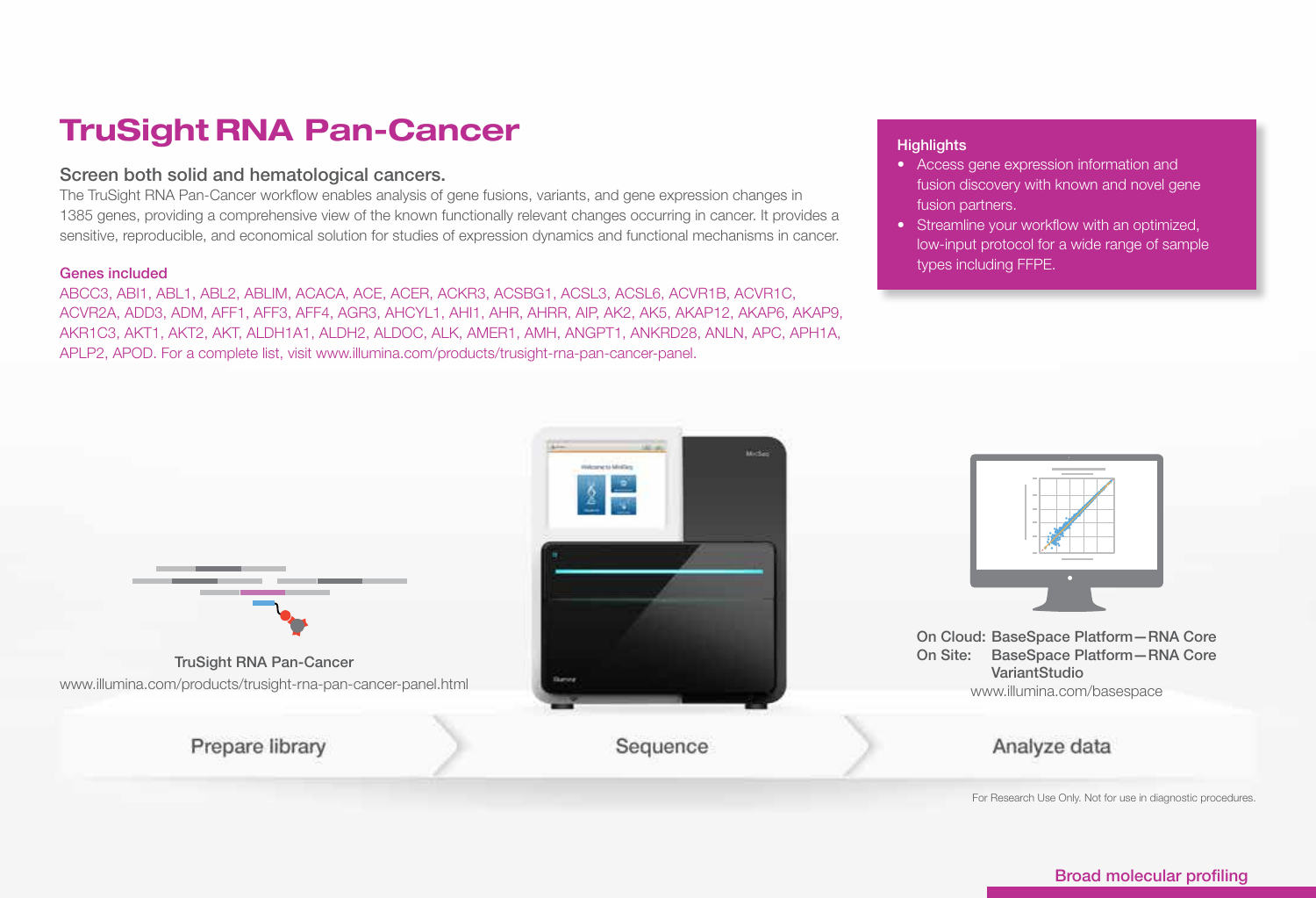# Committed to your success with services, training, and personalized consulting.

Rely on accurate and expedient solutions to match your evolving needs. Whether you are just beginning to evaluate your NGS options, or you are an experienced NGS user looking to access more strategic consulting alternatives, we have services to support you every step of the way.

Our offerings are flexible and customizable to fit your lab's unique needs.



#### Product care services

- Tiered service plans, plus add-on options
- Compliance and on-demand services to meet your evolving needs

### Illumina University training

- Instructor-led training for the entire workflow
- Online courses
- Webinars

### Personalized consulting

- Bioinformatics guidance for ease of adoption
- Proof-of-concept services for instrument and library prep testing
- Concierge services for design assistance and product optimization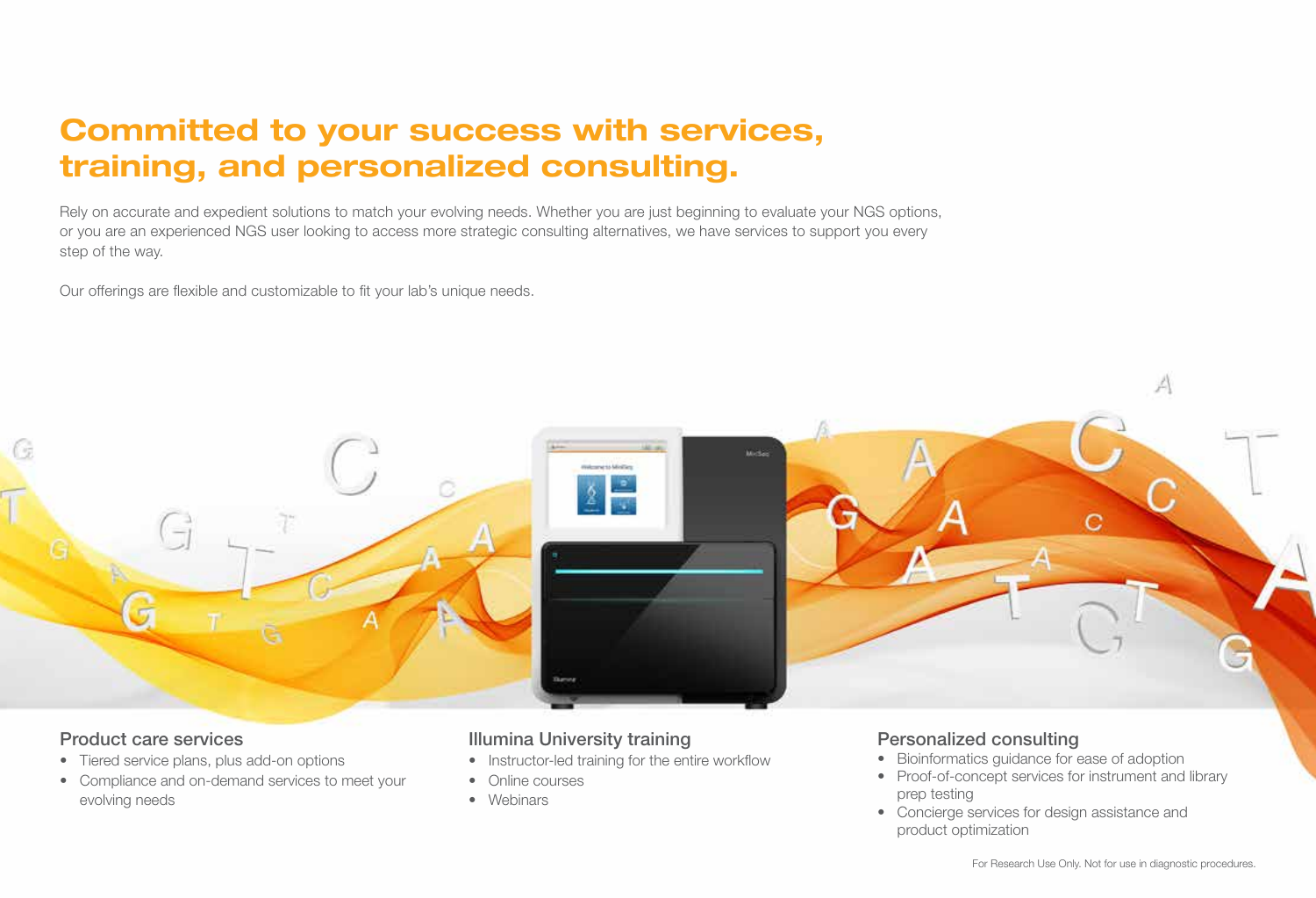## Cluster generation and sequencing.

| MiniSeq System High-Output Kit* |                  | MiniSeq System Mid-Output Kit* |                  |
|---------------------------------|------------------|--------------------------------|------------------|
| Cycles                          | Output           | Cycles                         | Output           |
| 300                             | 7.5 Gb           | 300                            | 2.4 Gb           |
| 150                             | 3.75 Gb          |                                |                  |
| 75                              | 1.875 Gb         |                                |                  |
|                                 |                  |                                |                  |
| Reads passing filter            |                  |                                |                  |
| MiniSeq System High-Output Kit  |                  | MiniSeq System Mid-Output Kit  |                  |
| Single reads                    | Up to 25 million | Single reads                   | Up to 8 million  |
| Paired-end reads                | Up to 50 million | Paired-end reads               | Up to 16 million |
|                                 |                  |                                |                  |

\* Install specifications based on the Illumina PhiX Control Library at supported cluster densities (between 129 and 165 k/mm<sup>2</sup> clusters passing filter). Actual performance parameters may vary based on sample type, sample quality, and clusters passing filter. All MiniSeq System library prep kits are paired-end compatible.

For Research Use Only. Not for use in diagnostic procedures.